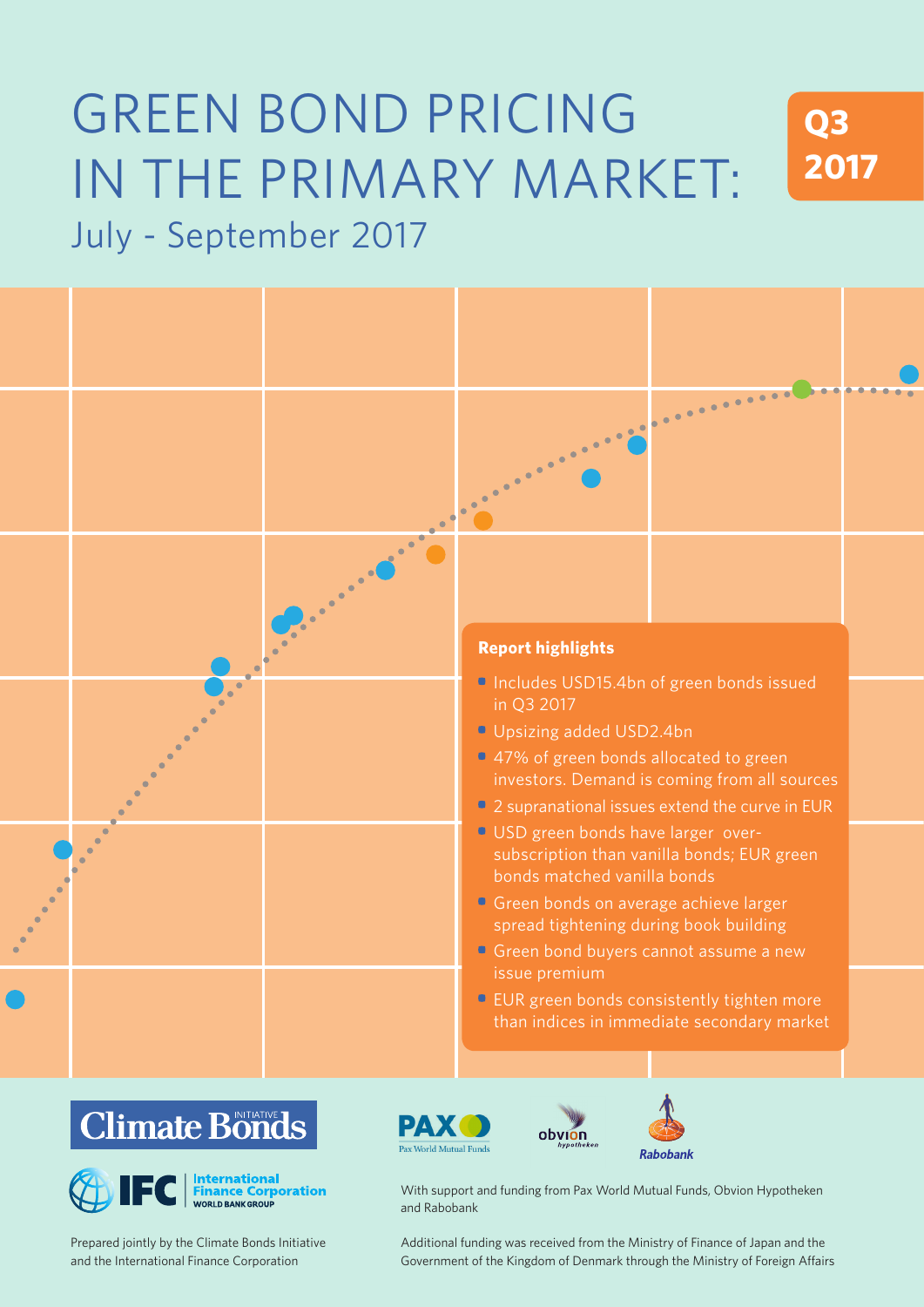#### **Introduction**

This is the third paper in our series examining the behaviour of green bonds in the primary markets. Prior publications covered green bond issuance between Q1 2016 and Q2 2017. This paper includes qualifying bonds issued in the third quarter (Q3) of 2017 and employs metrics similar to those used in previous papers.

#### **Report Highlights**

**more than vanilla equivalents**

Overall, EUR green bonds tightened by 11bps compared to 9.1bps for a vanilla cohort. USD green bonds tightened by 12.1 bps, compared to 10.2bps for vanilla bonds.

#### **See more on page 3**

This was 54% for bonds originating from developed markets, and 33% for emerging and frontier markets.

**See more on page 5**

**EUR green bonds achieved 2.7x, same as** 

Corporate green bonds in both currencies beat the vanilla cohort. In EUR it was 2.9x compared to 2.2x, and in USD it was 3.2x compared to 2.1x.

#### **See more on page 3**

Green bond buyers cannot assume they will get a new issue premium.

#### **See more on pages 6 and 7**

**• Eight green bonds in our sample were** 

Six EUR green bonds and two USD green bonds were upsized during the pricing process.

**See more on page 4**

**• EUR bonds had larger price improvements** 

All EUR bonds tightened by more than their indices after 7 days, and all except one had done so after 28 days.

**See more on pages 9 and 10**

During Q3 2017, 96 labelled green bonds were issued, with a combined face value of USD30.3bn. While Q3 global bond issuance (USD7.9tn) declined slightly from Q2 (USD8tn),<sup>1</sup> labelled green bond issuance remained static quarter on quarter<sup>2</sup>. This paper covers USD15.4bn, slightly over half of the total face value of labelled green bonds issued during Q3. Our sample is restricted by currency, not domicile of issuer, and includes green bonds from developed, emerging, and even frontier market countries<sup>3</sup>. Data availability remains a challenge and the 19 green bonds were chosen based on parameters designed to capture the most liquid portion of the market. See methodology discussion, **page 13**

#### **Market developments**

Bonds with long maturities allow investors to match known long term liabilities with cashflows from their investments. EIB celebrated ten years of activity in the green bond market by issuing a EUR1bn 30-year bond at the end of June, supporting the development of the market to include ultra-long dated paper. That was the longest EUR green bond in the market, until French railroad operator SNCF Reseau (SNCF) issued its 3rd green bond, also a 30-year tenor, of EUR750m, two weeks later. Both deals were allocated to mainly European based accounts (99% of EIB and 97% of SNCF4) with pension funds and insurance companies showing decent participation (EIB: asset managers & insurance companies

37%; SNCF: insurers and pension funds 58%.). The good reception that these two bonds received underscores the demand for high quality longer dated green paper.

Similarly, this quarter, Mexico City Airport Trust (Mexico City Airport) issued a USD4bn green bond in two tranches in the middle of September, including a USD3bn 2047 maturity, to extend its liabilities by one year. Although we do not have distribution data for this bond, it was oversubscribed by 3.3 times, indicating a healthy reception from USD investors where long dated paper tends to be less popular compared to the EUR market. Infrastructure projects, such as those funded by the EIB, SNCF and Mexico City Airport bonds, are ideally suited to debt financing owing to the asset liability match.

**The 19 bonds discussed in this paper come from 17 issuers, 12 of which are returning to the green bond market. The five first time green bond issuers were:** 

- French real estate company **ICADE**
- Austrian bank **Hypovorarlberg Bank AG**
- UK utility **SSE Plc**., and to date, the largest green bond from a UK issuer
- Lithuanian state-owned utility **Lietuvos Energija**, issuing the first green bond from Frontier Market, Lithuania<sup>5</sup>
- **Chinese bank ICBC** (the world's biggest listed company by assets<sup>6</sup>).

All bonds in our sample were listed on at least one exchange. Two bonds were Certified under the Climate Bonds Standards: SNCF 2047 and ICBC 2022.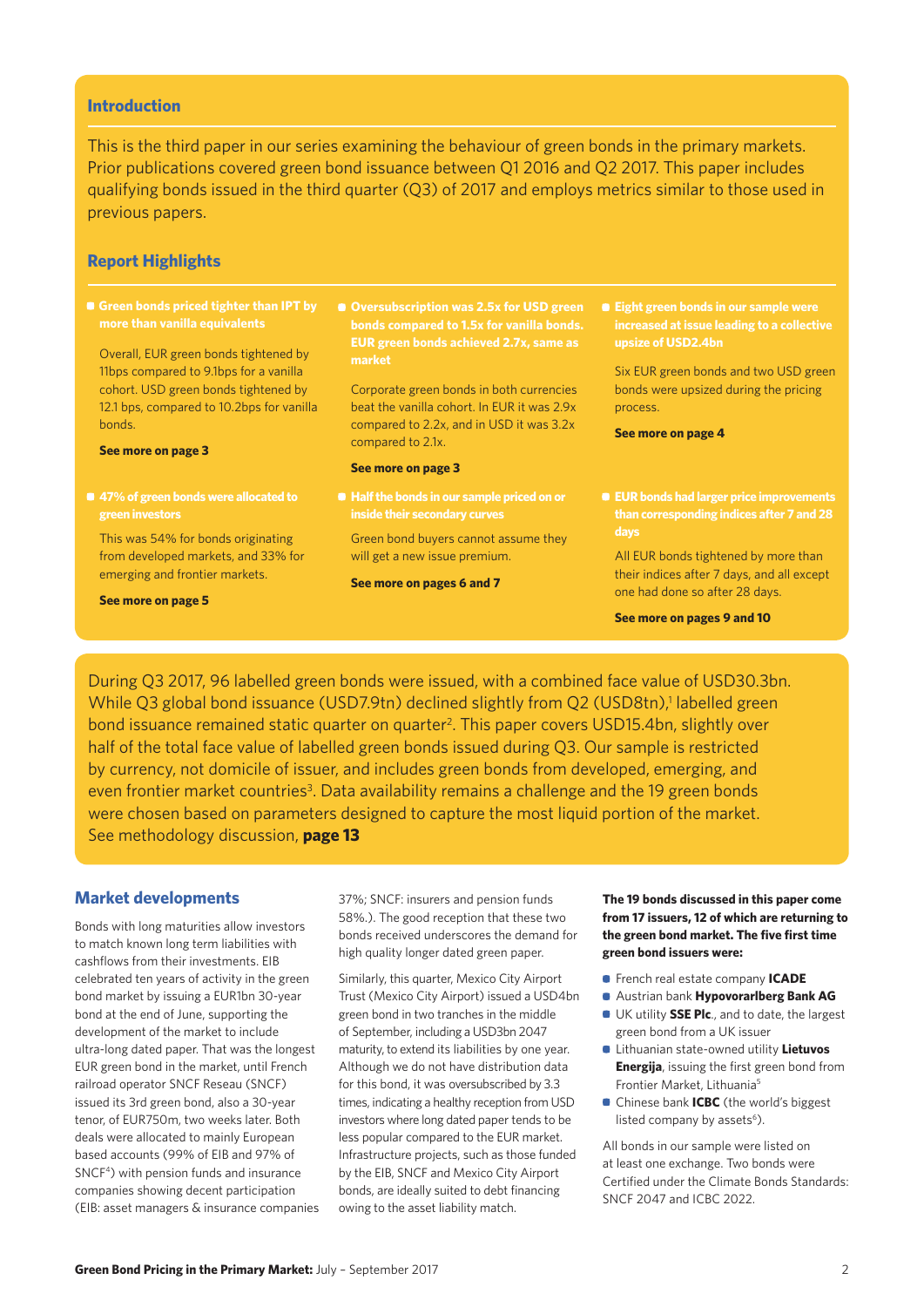# **1. Order Books & Initial Price Thoughts (IPT): Oversubscription was larger for most green bonds. Green bonds priced tighter than IPT by more than vanilla bonds**

**• EUR:** Oversubscription 2.7x for both green and vanilla bonds. Final pricing average -11bps than IPT, compared to market average of -9.1bps

**• USD:** Oversubscription 2.5x for green bonds, and 1.5x for vanilla bonds. Final pricing average -12.1bps than IPT, compared to vanilla average of -10.2bps.

Oversubscription is a normal feature of the bookbuilding process, and we would not expect different given current market conditions. However, even against this backdrop, USD green bonds tended to be oversubscribed more than their vanilla equivalents (see methodology notes, page 8).

EUR green bonds covered their books by an average of 2.7x, the same as the market average. Quasi government bonds had lower average oversubscription than the vanilla basket, partly because the AA Quasi government basket of vanilla bonds only included EFSF bonds. EFSF is the European Financial Stability Facility, a special purpose vehicle financed by members of the eurozone to address the European sovereigndebt crisis, backed by member governments. The oversubscription for the EFSF bonds was exceptionally high (6.2x), but it should be noted that Municipality Finance 2027 achieved oversubscription of 5.6x, the highest amount in our EUR green bond sample. The corporate bond average was 2.9x covered, against the market average of 2.2x.

USD green bonds achieved 2.5x oversubscription, compared to 1.5x for the market average. BBB+ rated Mexico City Airport 2028 and 2047 had the highest levels of book cover, as they came to the green bond market for the second time with a dual tranche issue.

Bonds pricing tighter than IPT is the normal progression of the pricing process. During Q3, green bonds in our sample tightened more than the vanilla baskets. EUR Quasi governments shaved an average 2.3bps off the IPT while the corresponding basket managed 1.8bps. SNCF 2047 tightened by 4bps and the bond was upsized. Q3 2017 is the first quarter where we have noticed every EUR corporate green bond tightened by more than its basket. Lietuvos 2027 tightened by 30bps from IPT, double its basket. USD bonds also averaged more spread tightening than their baskets. although individual results were mixed. KfW 2022 moved by 3bps, vs. 1.3bps for its basket, while among the corporates, only TD Bank 2020 tightened less aggressively than its basket. Green bond pricing tighter than IPT by more than vanilla baskets suggests that for the bonds in our sample, the green angle may have contributed to tighter pricing at issue.

## **EUR: green bonds achieve the same book cover as vanilla equivalents**



# **EUR: difference between IPT and final price is larger for green bonds**

# Final pricing is 11bps tighter than IPT



### **USD: green bonds achieve larger book cover than vanilla equivalents**



# **USD: difference between IPT and final price is larger for green bonds**

## Final pricing is 12bps tighter than IPT

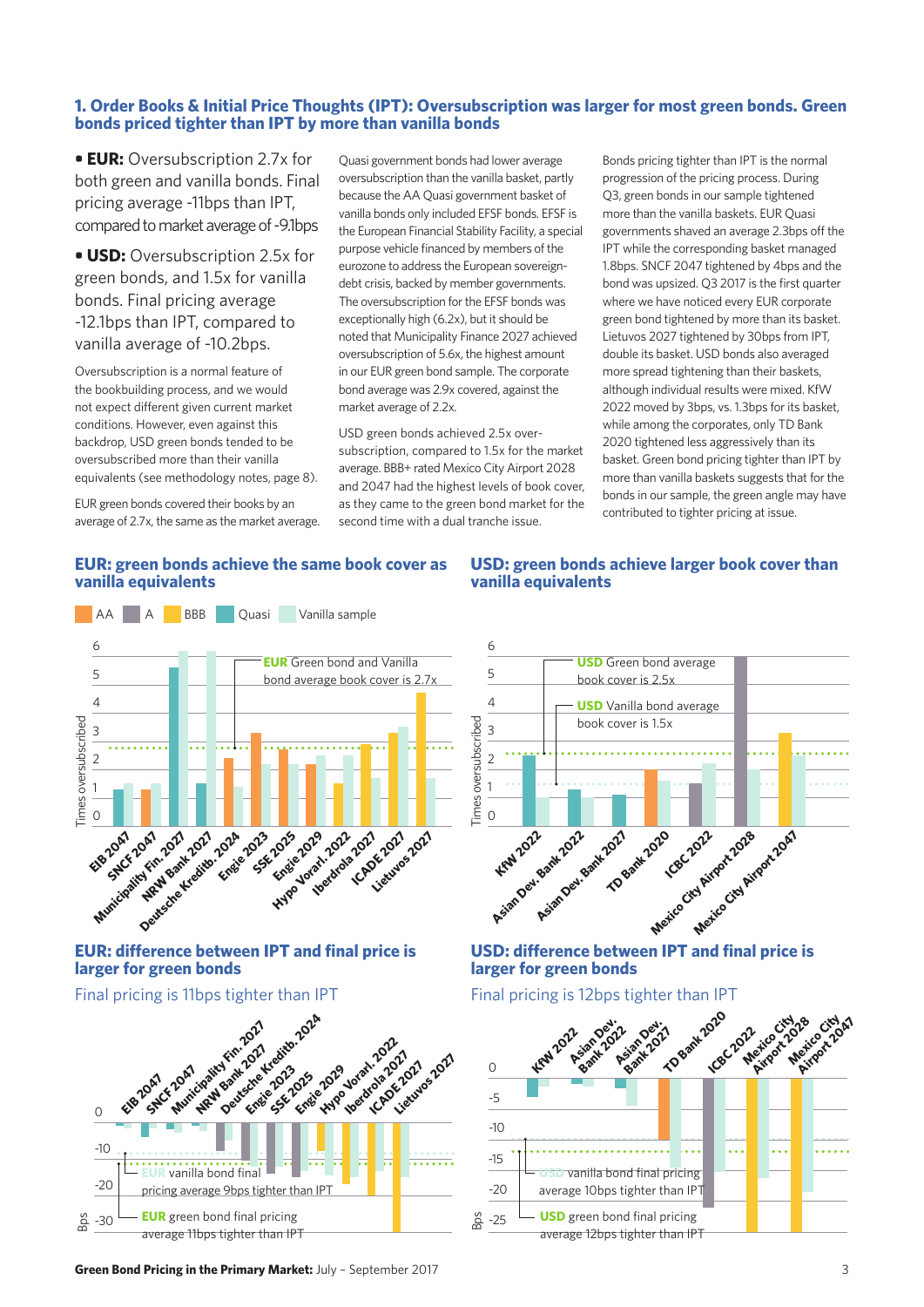## **2. Issue sizes: Eight green bonds were upsized for a total of USD2.4bn indicating strong demand**

Some bonds can be increased in size, for others, the size is fixed, and the bond will be tagged No Grow, or Will Not Grow (WNG). Green bonds often fall into this category. Issuers need to demonstrate that there are enough green projects to match the amount that they intend to raise. For some issuers, the number of suitable projects is limited, and in fact, green bonds tend to be smaller than vanilla bonds from the same issuer for this reason. For others there is more flexibility and the final size of the deal can be increased to accommodate investor appetite. Eight bonds in our sample were upsized during the pricing process, leading

to a collective size increase of USD2.4bn. The increases ranged from 20% to 100%, with four bonds increasing by 100%, on the back of investor demand. Interestingly, the two ultralong EUR bonds issued in Q3, SNCF 2047 and EIB 2047 were both upsized, indicating demand in the long end of the curve was strong. We do not have comparable data for non-green bonds, though upsizing is a feature of the normal new issue process. Eight out of 19 green bonds in our sample were increased in size because investor interest was sufficiently strong. Those eight issuers were able to increase their funding provision at prevailing low rates.

#### **Upsizing at issue increased Q3 green bonds by collective USD2.4bn**

Intended Size | Extra 1.2 0.9 0.6 0.3 JSD Billions USD Billions  $\overline{O}$ **EIB 2047 SNCF 2047 SSE 2025 Iberdrola ICADE TD Bank Lietuvos Asian Dev. 2027 2027 Bank 2027 2027 2020**

#### **Klabin is the latest Brazilian pulp and paper company to come to the green bond market**

In September 2017, BB+ rated Klabin placed a USD500m 10-year bond to finance a wide range of forestry, energy, and other projects. IPT opened at 5.375% and attracted subscription levels of 7x. Final pricing tightened by 40bps to yield 4.95%. While not included in our data sample due to its non-investment grade credit rating, Klabin told us that 30% of the deal was allocated to green investors. This is in line with EM green bonds in our sample issued in Q3 2017.

Klabin is the largest pulp, paper, and packaging company in Brazil, and the third in the sector to come to the international green bond market. In July 2016, Suzano, rated BB+, issued a USD500m green bond, followed by a BRL1bn (USD294m) in November 2016. Fibria, which has a BBBinvestment grade rating, then issued a USD700m green bond in January 2017.

**Methodology notes:** Eight bonds in our sample were increased from the size stated in the original marketing communication.

Five bonds in our sample of 19 were marketed as WNG. Asian Development Bank issued a dual tranche issue. The longer dated 2027 tranche was increased, while the 2022 was not.

We could not find any explicit indication of grow or no grow for five bonds in our sample: Hypo Vorarlberg 2022, Municipality Finance 2027, Deutsche Kreditbank 2024, NRW Bank 2027 and KfW 2022.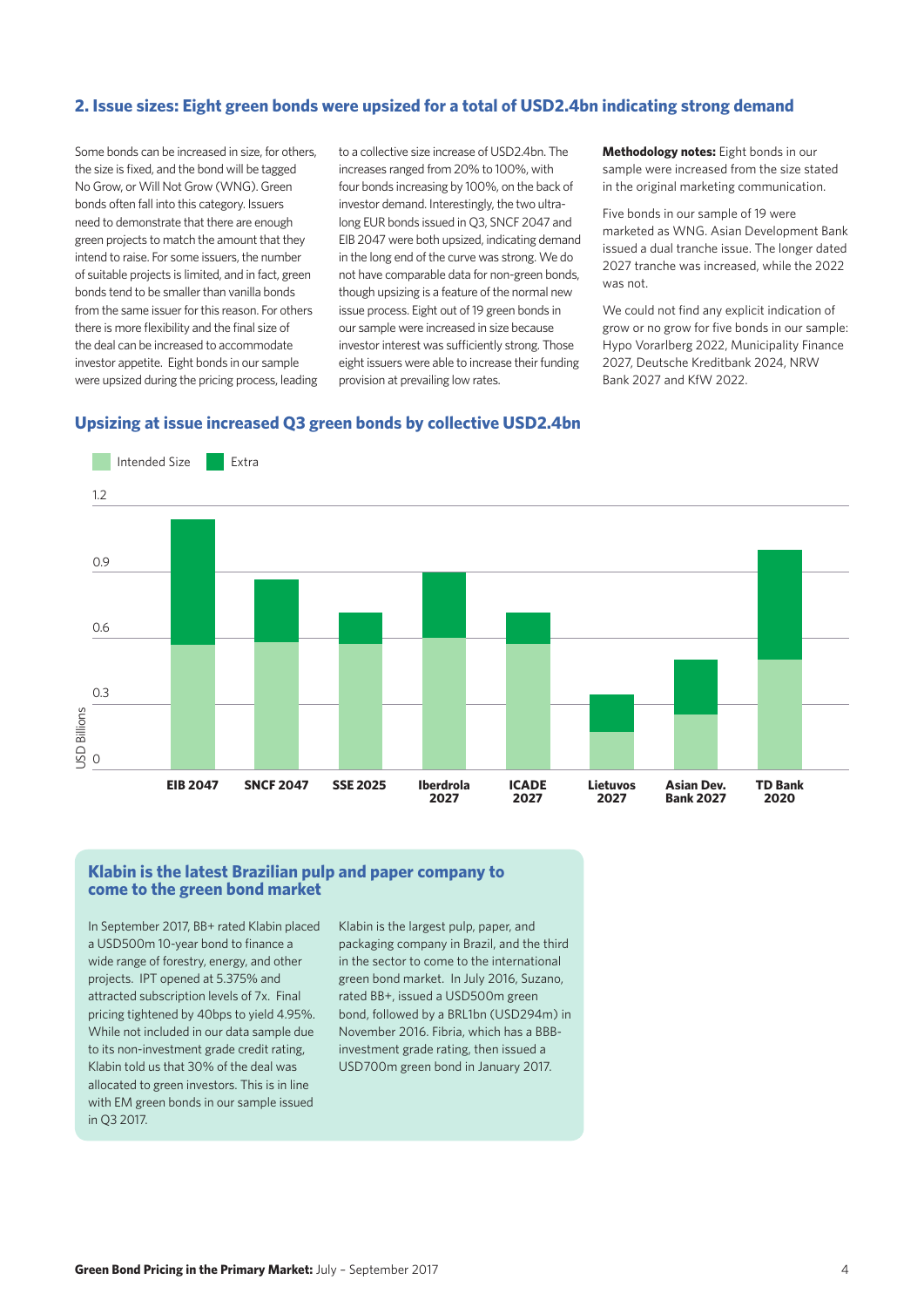#### **3. The Green Allocation Impact: 47% of the amount raised through green bonds was allocated to green investors**

**•** 47% of the amount raised through green bonds in our sample was allocated to those labelling themselves as socially responsible or green investors

Green bonds can provide issuers with access to a more diverse investor base, including those explicitly labelling themselves as green. Bookrunners often state that participation from green accounts can contribute to tighter pricing. We approached all the issuers in our Q3 sample, and 12 of them were willing to disclose the percentage of their deal allocated to green investors. The data for KfW 2022 was publicly available from a third party.<sup>7</sup> Altogether, we gathered data for 16 out of 19 bonds in our sample, plus Klabin (non-investment grade).

The 47% allocation to green investors is a slight decrease from Q2 2017, for which the overall number was 54%. One reason for this could be the tightening of credit spreads in Q3. For example, NRW Bank told us that their

#### **Emerging & Frontier Markets: 33% bought by investors with a green mandate**

2016 green bond issue had 65% participation from green investors, compared to 40% this time. However, since their latest bond was priced through French treasuries, some French accounts were excluded from the deal, and we know that there are several important French green bond funds such as AXA IM and Mirova.

The average for DM green bonds was 54%, and 33% for EM&FM.<sup>3</sup> This compares to 62% and 25% respectively for Q2 2017 green bonds. We know that most dedicated green bond funds are restricted to buying DM paper, which may explain the consistently higher numbers for the DM bonds in our sample. Among the four EM&FM bonds, Mexico City Airport 2028 and 2047, Lietuvos 2027, and Klabin all placed 30% of their deals with green bond investors. ICBC 2022 placed 43% with green investors, which is the highest we have seen during the last two quarters for a bond domiciled in EM&FM.

Green bonds are bought by investors falling into one of the following three categories: 1. Dedicated green bond funds 2. No dedicated

#### **Developed Markets: 54% bought by investors with a green mandate**

mandate but deliberately active in green bonds 3. Those for whom the green label is not relevant to investment decisions. The second category encompasses the investors who kickstarted and have supported the market so far. They buy bonds because they are green, although this is not dictated by an explicit mandate.

**Methodology notes:** Green investor information is provided by each issuer, and taken at face value. There is no universal definition of a green investor. This data relies on self-disclosure from buyers who may have green allocations within a portfolio but may not only use the green allocation to buy the bond. Alternatively, buyers may claim to be using green allocations in the hope of receiving more bonds, and then park the bonds in non-green portfolios. We note that investors such as Amundi, AXA IM, Blackrock, Calvert, Mirova, Nikko AM, and PIMCO have dedicated green bond portfolios (category 1), while others such as AP4 actively buy green bonds to fulfil a pervasive ESG strategy (category 2).

#### **Green mandate % of green bonds in sample**

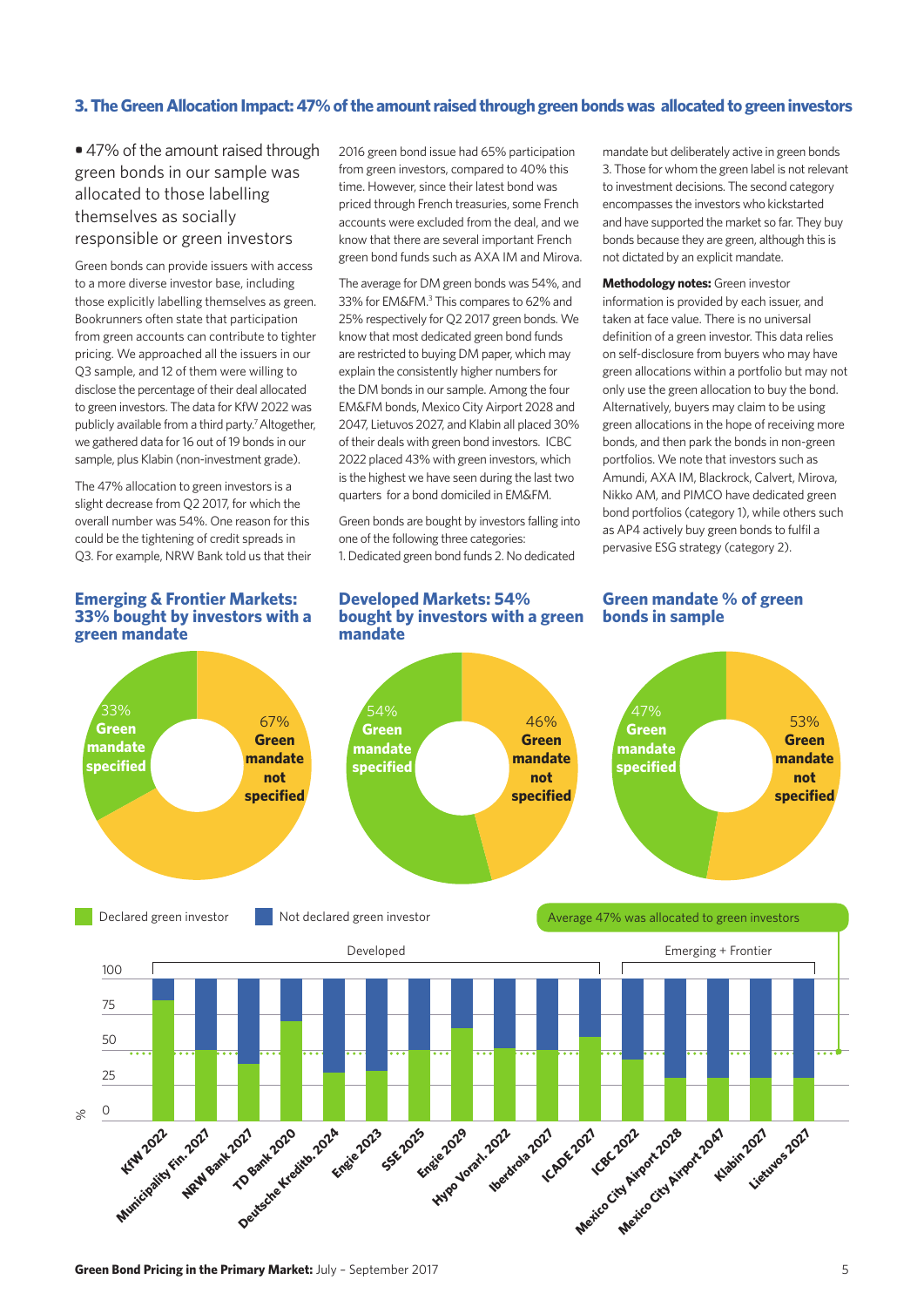#### **4. The Greenium: some green bonds are pricing without new issue premiums**

**•** 2 bonds priced just inside their curves = greenium

**•** 4 bonds priced on their curves = absence of a new issue premium

**•** 6 bonds priced outside their curves = new issue premium

The new issue premium is the extra yield that a buyer gets, and a seller pays, for a new bond, when compared to where seasoned bonds from the same issuer are trading in the secondary market. A new issue premium is a standard feature of the bond market, and an issuer bears this cost to attract new investment. Occasionally, a bond may be issued at a higher price and lower yield than existing debt, and the bond will sit inside its own yield curve. This is known as a new issue concession, or when present in green bonds, a greenium. Intuition suggests that a bond being green should not influence its price. Green bonds rank pari passu (on equal footing) with bonds of the same rank and issuer. There is no credit enhancement to explain pricing differences, and issuers of

green bonds do incur minimal additional costs. Market dynamics such as supply, uncertainty surrounding interest rates, and geopolitical issues such as those faced by the US in Q3 2017 can influence final pricing for vanilla and green bonds alike.

For this analysis, our sample includes 12 out of the 19 green bonds covered in this paper, from 10 issuers. A lack of comparable bonds limits the sample size.

Two bonds priced slightly inside their curves, indicating a greenium. Four bonds priced on their curves, and six bonds priced outside their curves, exhibiting a new issue premium.

It is tricky to draw conclusions from a small number of bonds with mixed characteristics. The results differ on a bond by bond basis, which is what we have seen all along. Half of the green bonds in our sample did not exhibit a new issue premium. Our previous paper found 40% of bonds did not have a new issue premium. Whether or not this is due to the bonds being green we cannot

say, but buyers of green bonds certainly can't automatically expect a new issue premium.

#### **Secondary market green bond curves**

Seven out of the ten issuers featured in this analysis have seasoned green bonds outstanding: five quasi-government issuers: EIB, NRW Bank, SNCF Reseau, Asian Development Bank, KfW and two corporate issuers: Engie and Iberdrola Finanzas. When green bond curves have a handful of maturity points, they could be used as a reference for pricing new green bonds. If green bonds were trading tighter than vanilla bonds, we would reasonably expect to see a consistent greenium emerging. For three of the issuers in our sample – EIB, KfW and SNCF – the secondary market green bonds sit inside the vanilla curves. The newly issued green bonds were priced on or inside the vanilla curves, so we can see some green shoots emerging to support this theory. However, NRW Bank, Asia Development Bank, Engie, and Iberdrola do not exhibit this behaviour, with seasoned green bonds sitting close to or outside vanilla curves.

• New issue green bonds • Vanilla bonds • Seasoned green bond • Non green bond issued on the same day as the green bonds











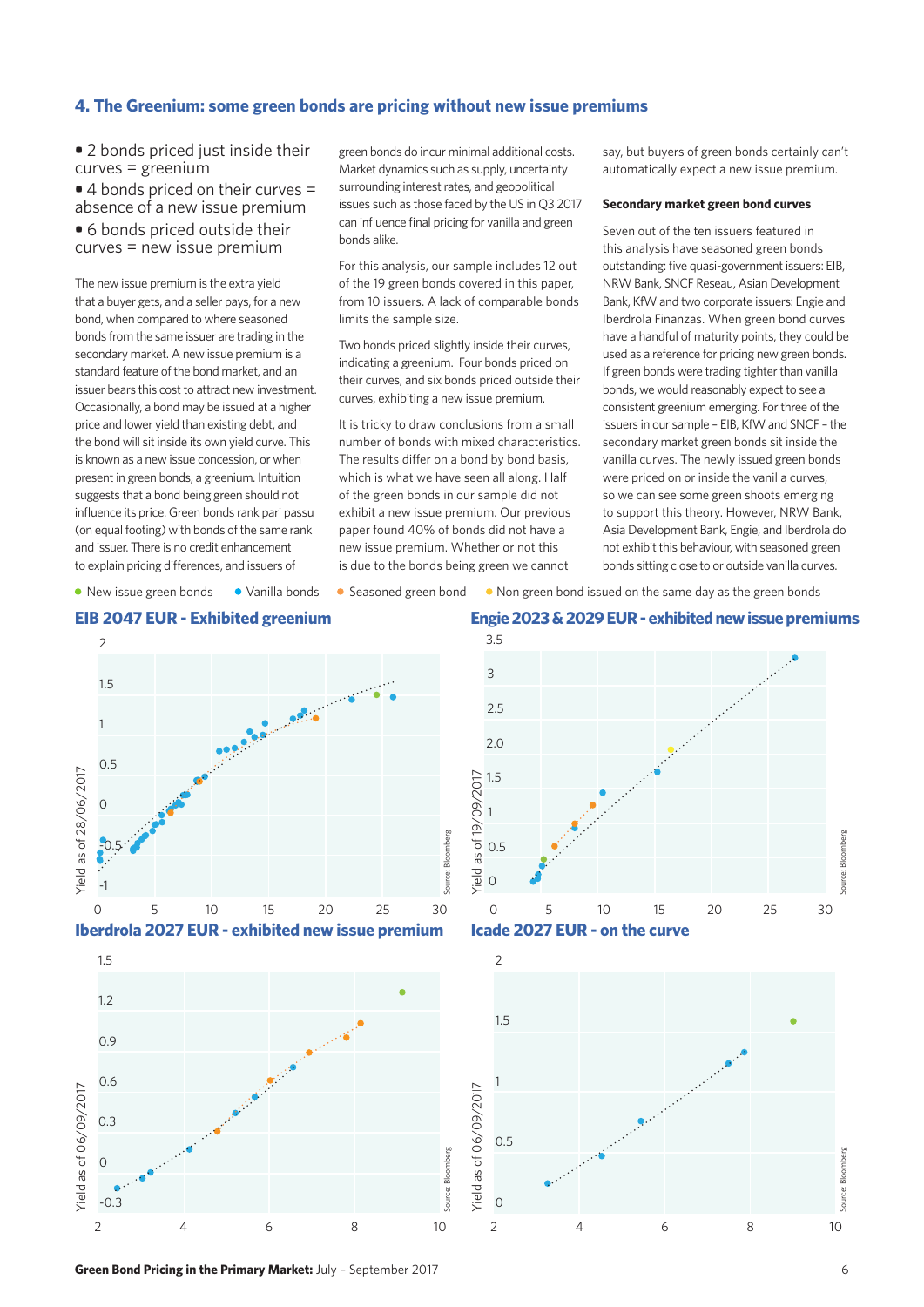Some bonds in our sample have secondary market green curves, some of which trade inside their vanilla curves, but a secondary green curve does not guarantee a greenium. Since green bond data remains sparse, we will continue to observe these aspects of primary pricing to compile a more robust profile of evidence.

**Methodology notes:** We use yield on issue date, which reflects the price the green bond offered on the issue date. For comparable bonds, we have used yield to convention mid. For all bonds, we have used modified duration to mid, and all data is as of the announcement date of the green bond. The modified duration is the percentage price change of a security for a given change in yield. Modified duration increases with risk. First, we plot seasoned vanilla bonds (blue dots), and fit a 2nd order polynomial curve. Next, we overlay any

seasoned green bonds (orange), finally, we add our subject bond (green). We have included bonds in our sample with a minimum of 4 comparable bonds. Comparable bonds used for this analysis must fit the specification for green bond selection described on page 13, except the use of proceeds is not limited. Bonds must share the same credit rating and payment rank as the green bond, and have been issued after 01/01/2010.

#### **NRW Bank 2027 EUR - exhibited slight greenium SNCF Reseau 2047 EUR - on the curve**



**Asian Development Bank 2022 & 2027 USD -**  0 2 4 6 8 10 **exhibited slight new issue premium**







**Industrial & Commercial Bank of China 2022 USD - on the curve**



 $\overline{\phantom{0}}$ **new issue premium**

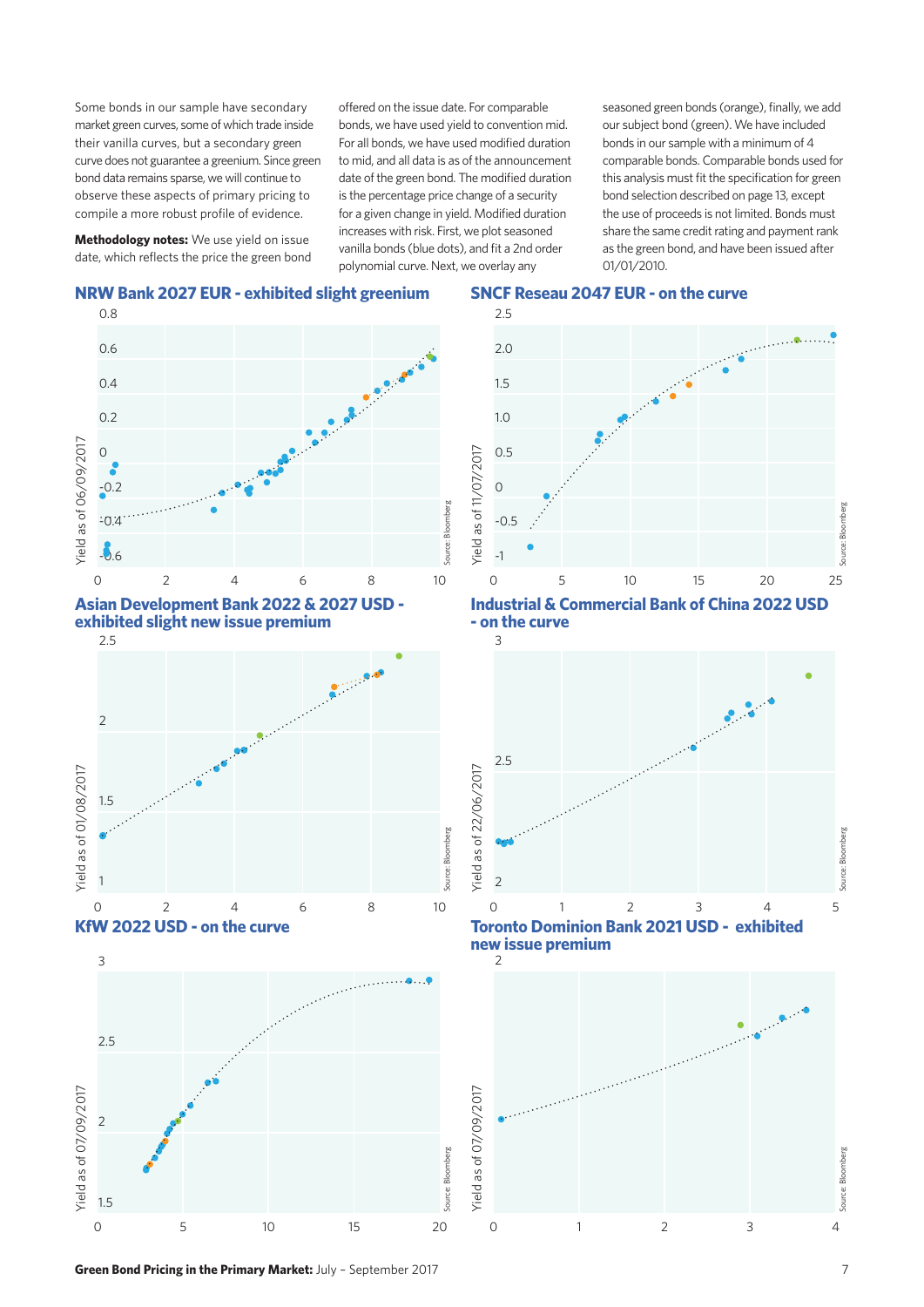#### **5. Performance against comparison basket: Green bond spreads tighten in the immediate secondary market**

#### **•** Around half the bonds in our sample had larger price improvements than the vanilla sample after 7 and 28 days

Bond prices generally increase on the 'break', when they start trading in the secondary market. If bonds are issued early in the month, investment managers can chalk up some off-benchmark performance, before bonds enter indices at month end.

90% of our Q3 green bond sample had tightened 7 days after announcement date, and after 28 days, 85%. We have compared these changes to those of our vanilla baskets and in aggregate, the results are similar. This is consistent with our earlier research, which concluded that in this respect, green bonds behave no differently from vanilla bonds.

Our vanilla baskets include bonds that share the same characteristics as the green bonds

in our sample in terms of currency, sector, credit rating, and maturity, and were issued during same the 3-month observation period. The 7 and 28 days periods are not necessarily overlapping, and are calculated for each bond in the basket, and then averaged.

Looking at the relative tightening, just over half (10/19) bonds in our sample had larger price improvements than their basket 7 days after their announcement date, and 28 days after, that figure was just under half (9/19).

Among the EUR green bonds, Municipality Fin. 2027, Hypo Vorarl. 2022, and Lietuvos 2027 did better than their respective baskets after both 7 and 28 days. TD Bank 2020, and Mexico City Airport 2028 and 2047 were the USD green bonds that demonstrated larger price improvements than their baskets on both counts. Except for the Asian Dev. Bank 2022 and 2027, all the USD bonds had larger price improvements than their baskets after 28 days. **Methodology notes:** Baskets include bonds issued between 30th June – 30th September 2017 and that fit the parameters described on page 13, except that the use of proceeds is not stated as green. The resulting baskets are a proxy for how else the money could have been invested within the 3-month observation period. The number of bonds in each basket ranges from two to 12 bonds. Summary statistics of the baskets are on pages 13 and 14. We are aware that bonds behave differently according to which part of the month they are issued in and acknowledge that geopolitical events can influence bond prices. We have designed this proxy to circumvent the fact that green and vanilla bonds sharing similar characteristics are rarely issued on the same day.

7 calendar days includes 5 data observations. 28 calendar days includes 20 data observations.

### **EUR green bonds - Spread changes compared with baskets of vanilla bonds**

| <b>Ticker</b>                 | <b>Spread change</b><br>1 week | <b>Spread change</b><br><b>1 week basket</b> | <b>Greater than</b><br>basket? | <b>Spread change</b><br>1 month | <b>Spread change</b><br><b>1 month basket</b> | <b>Greater than</b><br>basket?     |
|-------------------------------|--------------------------------|----------------------------------------------|--------------------------------|---------------------------------|-----------------------------------------------|------------------------------------|
| <b>EIB 2047</b>               | $-0.13$                        | $-0.78$                                      | $\boldsymbol{\times}$          | $-5.44$                         | $-3.48$                                       | $\checkmark$                       |
| <b>SNCF 2047</b>              | $-1.33$                        | $-0.78$                                      | $\checkmark$                   | $-3.45$                         | $-3.48$                                       | $\boldsymbol{\mathsf{x}}$          |
| <b>Municipality Fin. 2027</b> | $-6.83$                        | $-4.14$                                      | $\checkmark$                   | $-12.35$                        | $-6.34$                                       | $\checkmark$                       |
| NRW Bank 2027                 | 1.50                           | $-4.14$                                      | ×                              | 2.23                            | $-6.34$                                       | $\boldsymbol{\times}$              |
| <b>Deutsche Kreditb. 2024</b> | $-0.09$                        | $-0.59$                                      | $\boldsymbol{\times}$          | $-0.69$                         | $-2.93$                                       | $\boldsymbol{\times}$              |
| <b>Engie 2023</b>             | $-4.64$                        | $-4.26$                                      | $\checkmark$                   | $-3.52$                         | $-7.41$                                       | $\boldsymbol{\times}$              |
| <b>SSE 2025</b>               | 2.02                           | $-4.26$                                      | $\overline{\mathbf{x}}$        | $-3.52$                         | $-7.41$                                       | $\boldsymbol{\times}$              |
| Engie 2029                    | $-3.23$                        | $-7.07$                                      | $\boldsymbol{\mathsf{x}}$      | $-8.05$                         | $-11.33$                                      | $\boldsymbol{\mathsf{x}}$          |
| Hypo Vorarl. 2022             | $-6.18$                        | $-2.16$                                      | $\checkmark$                   | $-8.77$                         | $-4.72$                                       | $\checkmark$                       |
| Iberdrola 2027                | $-4.44$                        | $-3.12$                                      | $\checkmark$                   | $-4.31$                         | $-5.80$                                       | Reuters<br>$\overline{\mathbf{x}}$ |
| <b>ICADE 2027</b>             | $-3.71$                        | $-7.81$                                      | $\boldsymbol{\times}$          | $-3.52$                         | $-10.04$                                      | $\overline{\mathbf{x}}$            |
| Lietuvos 2027                 | $-17.92$                       | $-3.12$                                      | $\checkmark$                   | $-35.27$                        | $-5.80$                                       | Source: Thomson<br>$\checkmark$    |

#### **USD green bonds - Spread changes compared with baskets of vanilla bonds**

| <b>Ticker</b>                   | <b>Spread change</b><br>1 week | <b>Spread change</b><br><b>1 week basket</b> | <b>Greater than</b><br>basket? | <b>Spread change</b><br>1 month | <b>Spread change</b><br><b>1 month basket</b> | <b>Greater than</b><br>basket? |
|---------------------------------|--------------------------------|----------------------------------------------|--------------------------------|---------------------------------|-----------------------------------------------|--------------------------------|
| <b>KfW 2022</b>                 | $-5.00$                        | $-7.08$                                      | ×                              | $-6.70$                         | $-3.07$                                       | $\checkmark$                   |
| <b>Asian Dev. Bank 2022</b>     | $-0.70$                        | $-7.08$                                      | $\boldsymbol{\times}$          | 2.10                            | $-3.07$                                       | $\boldsymbol{\times}$          |
| <b>Asian Dev. Bank 2027</b>     | $-0.30$                        | 0.25                                         | $\checkmark$                   | 1.80                            | $-1.95$                                       | ×                              |
| <b>TD Bank 2020</b>             | $-8.04$                        | $-3.36$                                      | $\blacktriangledown$           | $-17.04$                        | $-7.42$                                       | $\checkmark$                   |
| <b>ICBC 2022</b>                | $-0.19$                        | $-9.63$                                      | ×                              | $-12.99$                        | $-4.82$                                       | <b>Ky</b>                      |
| Mexico City Airport 2028        | $-6.00$                        | 1.70                                         | $\checkmark$                   | $-12.90$                        | $-0.75$                                       | $\checkmark$                   |
| <b>Mexico City Airport 2047</b> | $-16.70$                       | $-1.57$                                      | $\checkmark$                   | $-13.90$                        | $-4.96$                                       | $\checkmark$                   |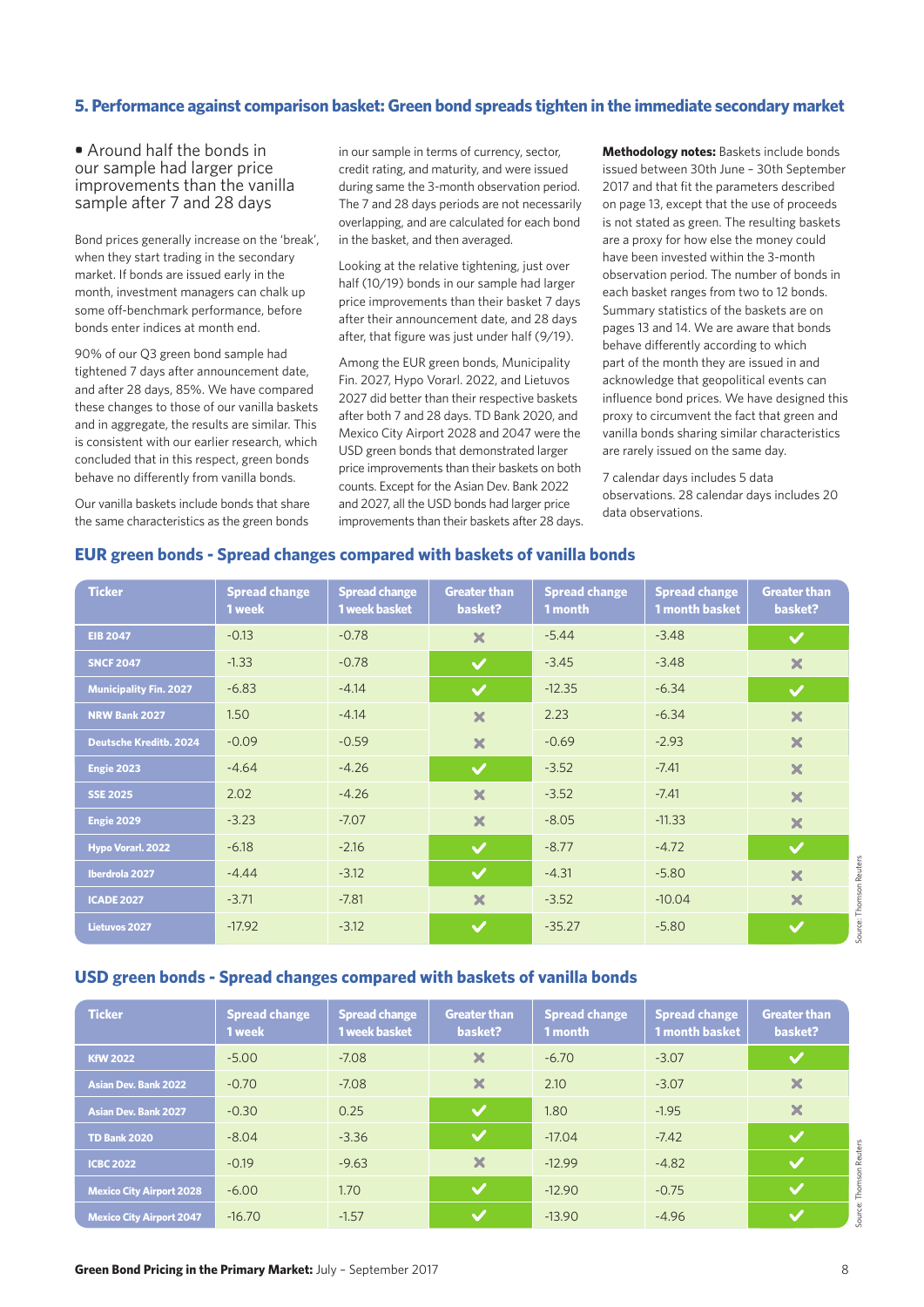## **6. Performance against index: green bonds outperform indices in the immediate secondary market**

**•** 7 days after announcement 79% tightened more than corresponding index

**•** 28 days after announcement 74% tightened more than corresponding index

Comparing bonds to corresponding indices tells us how bonds have performed against "the market", or seasoned equivalents. 79% of bonds in our sample had tightened by more than their corresponding index 7 days after announcement date, falling to 74% after 28 days. 100% of the EUR bonds tightened by a larger percentage than their index after 7 days, and all but one after

28 days. Municipality Fin. 2027 had the largest movement on a percentage change basis. The issue spread was -7bps to swaps, tightening to -14bps after 7 days, and -19bps after 28 days. Among the USD denominated bonds, KfW 2022 and TD Bank 2020 tightened by a bigger percentage than their index after both 7 and 28 days.

All the research we have done on this topic concludes that green bonds, particularly EUR, have consistently tightened by larger percentages than corresponding indices in the immediate secondary market. This is logical as the transactions were largely oversubscribed, and investors may be looking to top up their allocations.

**Methodology notes:** To isolate the performance of a green bond we would need to compare it to an index from which green bonds were excluded. In the absence of such indices, we have used standard indices.

We used standard iBoxx<sup>8</sup> indices partitioned by currency, asset class, credit rating, and tenor, all of which can influence the performance of a bond. As a result, green bonds are compared to an index comprising bonds sharing similar characteristics. For example, EUR Engie 2023 is matched with the iBoxx EUR Corporates A 5-7 Index.

7 calendar days includes 5 data observations. 28 calendar days includes 20 data observations.

### **EUR 7 days: 12 out of 12 green bonds tightened by more than their corresponding index**

#### **EUR 28 days: 11 out of 12 green bond tightened by more than their corresponding index**

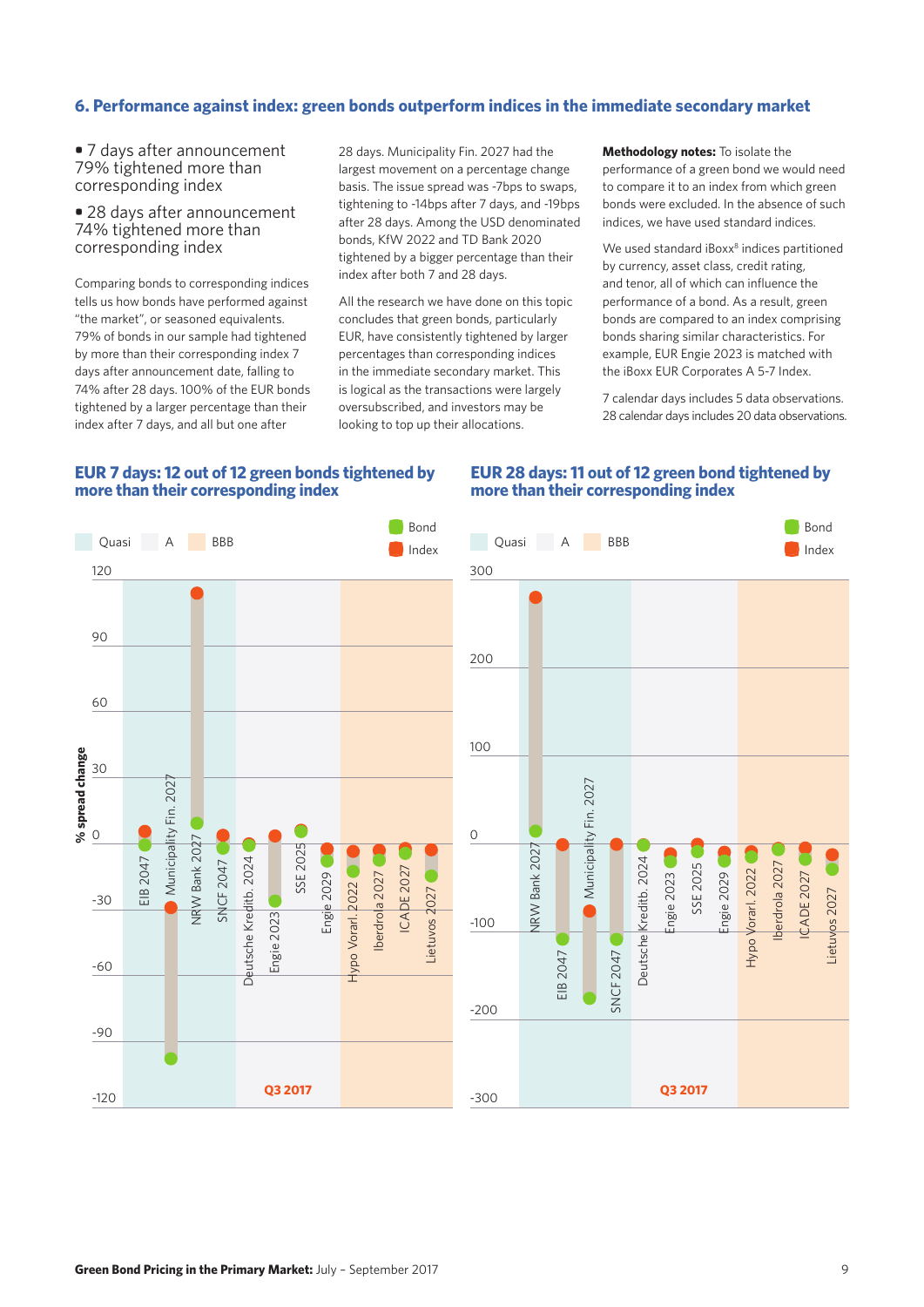

# **USD 7 days: 3 out of 7 green bonds tightened more than their corresponding index**

# **USD 28 days days: 3 out of 7 green bonds tightened more than their corresponding index**

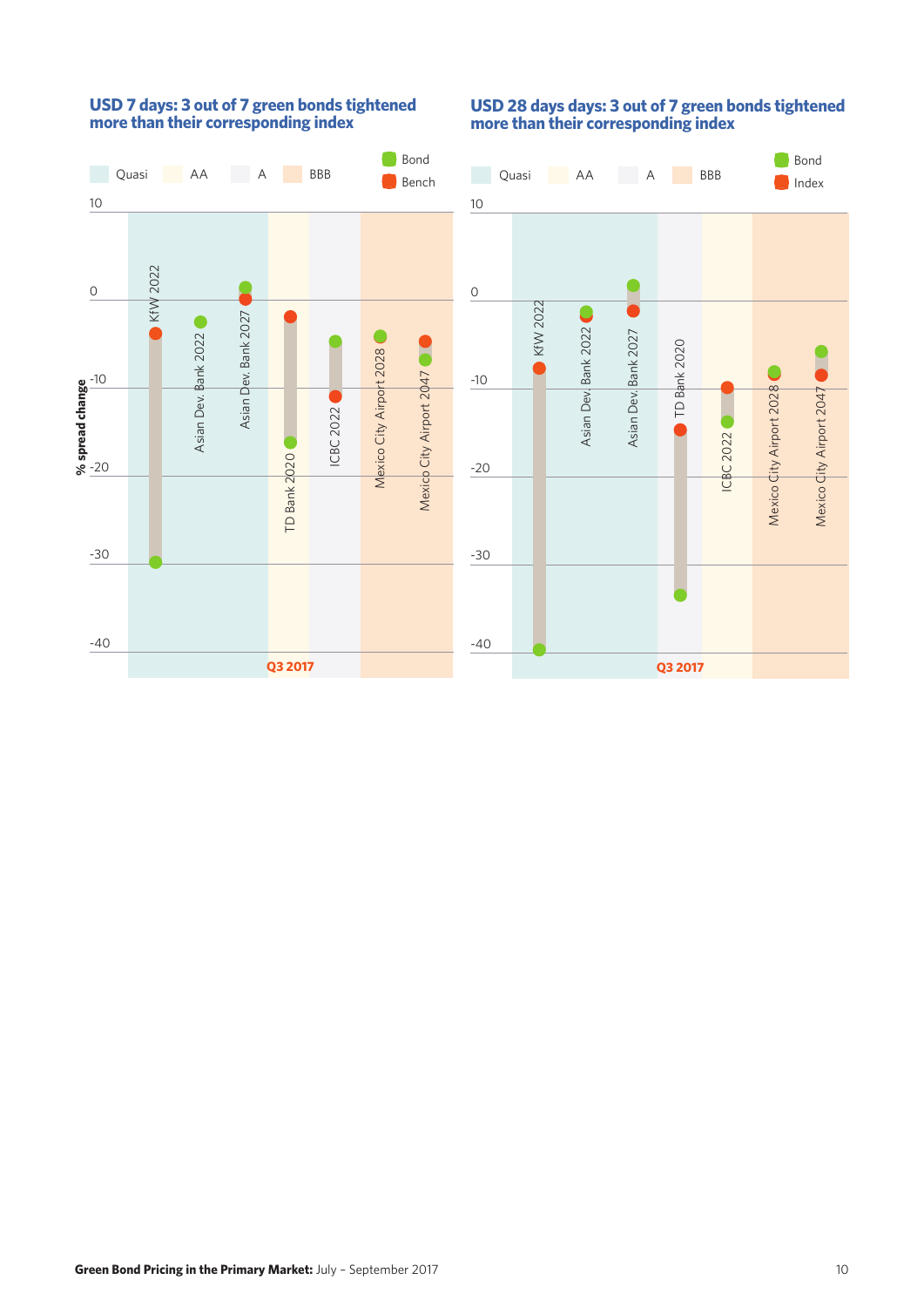#### **7. Treasurers see many benefits from issuing green bonds**

The distribution of green bonds can be broader than vanilla bonds because of the demand from green bond funds and responsible investors. As we have noted, the green bond market is receiving support from all areas of the market. A diverse investor base can help to stabilise bond prices in times of volatility. In this context, treasurers consistently mention that they are happy with how their green bonds place. In addition to this, for some organisations, printing green bonds is an opportunity to reinforce their commitment to societal responsibility. Below are some of the many positive comments from the websites of issuers included in this publication.

#### **Municipality Finance** 0.75% 07/09/2027 announced 26/09/2017 EUR500m

*We did expect a marked oversubscription as the demand for responsible investments is currently growing. MuniFin enjoys an excellent reputation among investors, and our green framework received a very positive welcome in investor meetings prior to the issue, says Joakim Holmström, Vice President, Head of Funding at MuniFin.9*

#### **Iberdrola Finanzas**

1.25% 13/09/2027 announced 06/09/2017 EUR750m

*Green bonds tend to generate greater demand since they attract the interest of Socially Responsible Investors (SRI). Indeed, a large part of the operation has been subscribed across investors of this sort, enabling Iberdrola to continue diversifying its investment base while increasing demand, which enhances the execution of such operations during volatile periods of trading.10*

#### **Lietuvos Energija UAB**

2% 14/07/2027 EUR300m announced 07/07/2017

*In the past three years no company from the CEE region managed to raise funds in the capital markets at a lower interest rate for a ten-year period than Lietuvos Energija. It attracted both international and domestic asset managers and pension funds, banks and insurance companies to actively compete for the securities of this Lithuanian state-owned company.11*

#### **Asian Development Bank**

1.875% 10/08/2022 EUR750m and 2.375% 10/08/2027 EUR500m announced 01/08/2017

*"ABD is responding to the rapidly growing demand for green bonds with our second dual-tranche outing and our first 5-year green bond offering," said ADB Treasurer Pierre Van Peteghem. "We have found the dual-pronged approach taken today to be an efficient means of reaching ethical investors active at different segments of the yield curve. This approach means that ADB is reaching an increasing number of investors who understand the importance of the green label." 12*

#### **Icade**

1.5% 13/09/2027 announced 04/09/2017 EUR600m

*This issue, which was almost 3 times oversubscribed, was met with great success with French and international SRI investors. It has allowed Icade to broaden its bond investor base and continue its policy of optimising its funding structure (extending the average debt maturity and reducing the average cost of debt).13*

#### **KfW**

2% 29/09/2022 USD1.0bn announced 27/09/2017

*Clearly, we were overwhelmed with demand from green investors, much more than with our last dollar green bond almost a year ago. We have witnessed that stronger green demand in our euro transactions as well. That additional demand could help to drive pricing below our conventional curve in the future too.7*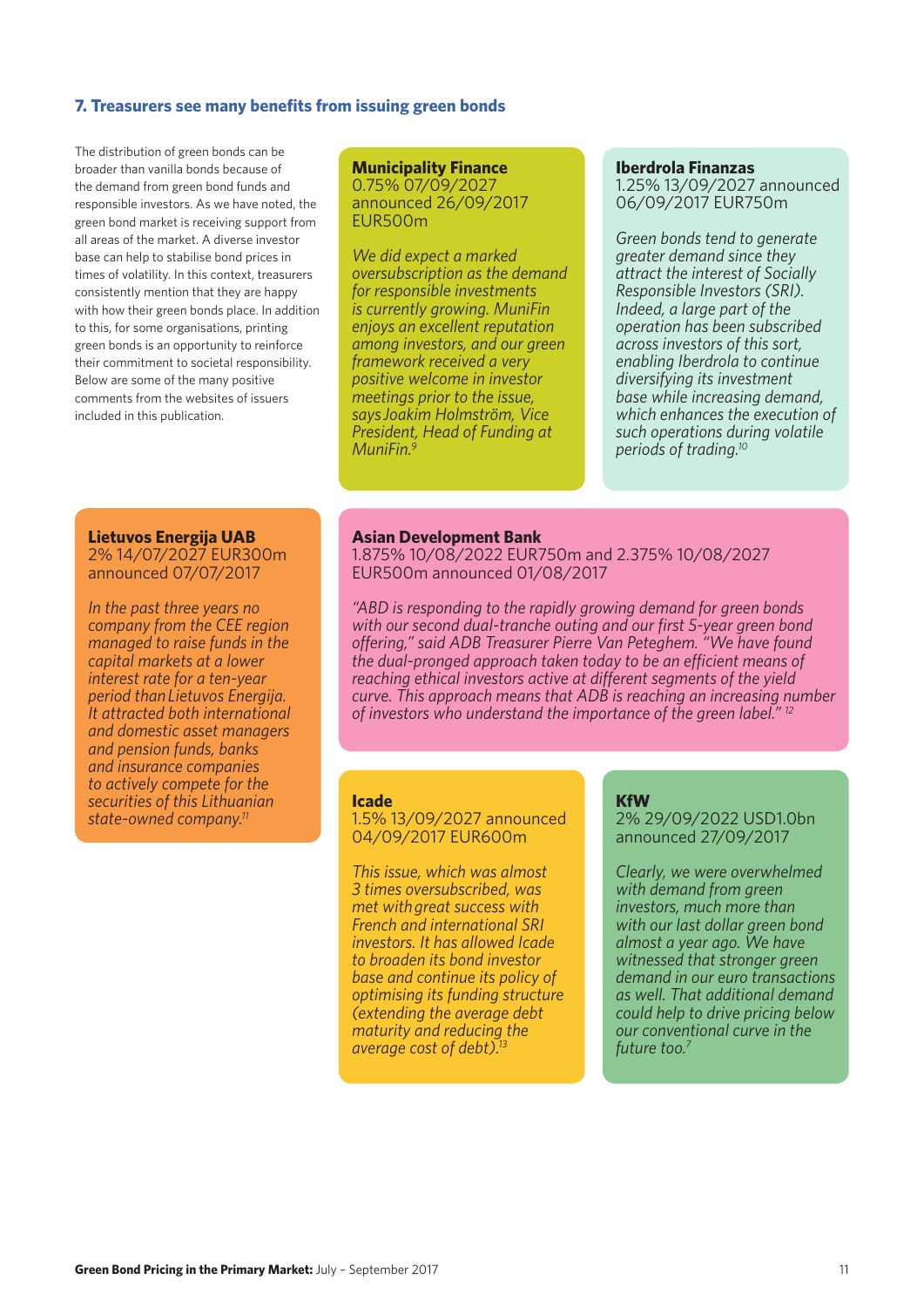# **Conclusion**

Green bond issuance held steady in Q3 2017. **Supranational issuers extended the curve in EUR.** Five corporate issuers bringing green bonds for the first time qualified for inclusion in our study. While the choice of individual corporate bond issuers is broadening, we note that they remain largely confined to the utility, bank, and property sectors. Renewable energy may be an obvious use of proceeds for corporate green bonds, but their purpose can extend to a variety of other applications. We are still waiting for issuers in other sectors such as engineering and retail to come to the green bond market with benchmark deals in hard currencies. Apple green bonds are widely discussed because they are an exceptional example. A large retail company could utilise the green bond market as a source of funding to aggregate its own green projects such as greening its supply chain or upgrading its facilities, but this has not happened yet. Green investors would undoubtedly appreciate a broader choice of issuers from which to assemble a diversified portfolio.

**Eight of the bonds in our sample were upsized at issue** suggesting that there is robust demand for the green bond format. Our research has shown that green bonds are not only bought by green bond funds. **Almost half of the bonds in our sample were allocated to green investors.** The other half were bought by those who prefer green bonds, although they do not have a

specific mandate in place, and those who need to buy bonds, and green bonds happen to be available. At least USD1tn of additional capital per year is required to meet climate change targets. For this to happen, green bonds must appeal to specialist and mainstream investors alike. **Our sample, albeit limited, demonstrates that demand is indeed coming from all areas of the market which is encouraging.** We are pleased to see that the green investor base is expanding, potentially due to the emergence over the past year of several new bond funds from large asset managers, but support for green bonds is coming from all sources.

In terms of performance, it remains challenging to draw conclusions from the limited number of decent sized bonds across the credit curve, and from a mixture of supranational and corporate issuers. Green bonds price tighter than IPT and are oversubscribed, which is no different from vanilla bonds. However, we have used comparable vanilla bond data for the past two quarters, and in both instances, green bonds have achieved on average, the same as, or higher levels of oversubscription than the vanilla cohort. All the EUR corporate green bonds tightened more aggressively from IPT to pricing than their baskets in Q3. This is the first quarter that we have made this observation, and we will continue to monitor this metric. USD green bonds have, on average, tightened more during the bookbuilding process than

vanilla equivalents during both quarters. These indicators suggest that the green angle could be helping to achieve tighter pricing.

The gradual development of secondary market green issuer curves may lead to a shift in green bond pricing but we have yet to see this happen consistently. For the time being, while we could only see a greenium for two of the bonds in our sample, we note that four more bonds priced on their curves, which is the absence of a new issue premium. Green bond investors cannot automatically expect to receive a new issue premium.

Secondary market performance among green bonds is varied as one would expect for any mixed group of bonds. We note that around half the bonds in our sample tightened more than their corresponding baskets after both 7 and 28 days. When compared to matched indices the EUR bonds in our sample were all tighter after 7 days, and, after 28 days, all except one, were tighter than their indices. This could indicate that investors are looking for green bonds that they missed out on in the allocation process. The USD bonds exhibited more mixed results with two bonds being tighter than their indices after both 7 and 28 days.

Green bonds show signs of benefits to both issuers and buyers. Data remains limited, and we will continue to monitor the market.



# **Our methodology captures USD46bn of green bonds issued in Q3**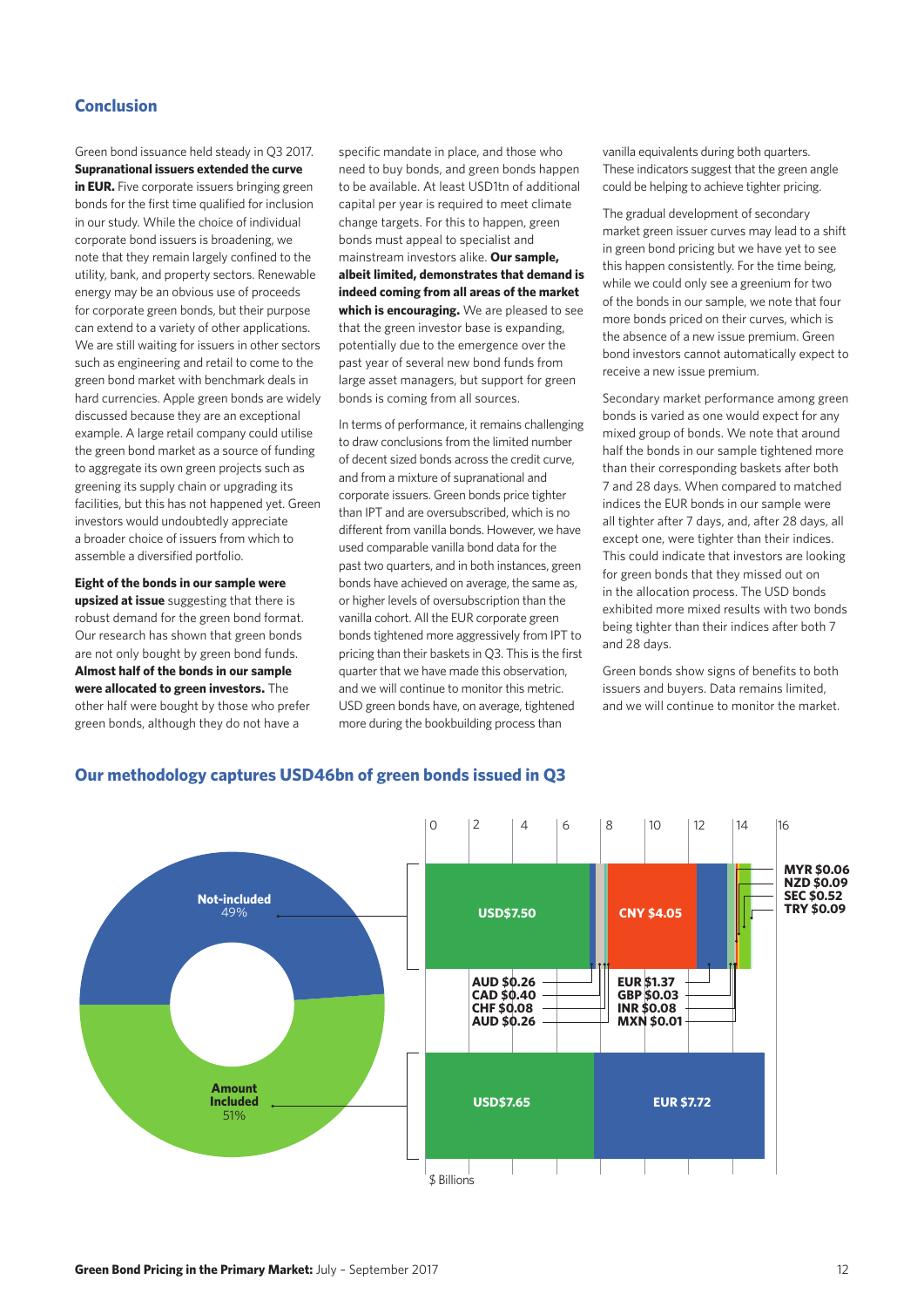**Methodology:** This paper includes labelled All historical data is based on asset swap **Composition of sample** green bonds issued during the third quarter of 2017. We have included all labelled green bonds meeting the following specifications:

• Announcement date between 30/06/2017 and 30/09/2017

• Except for EIB 1.5% 2047, issued 28th June 2017, but not picked up in our last paper

- Denominated either USD or EUR
- $\bullet$  Size >= USD 300mm
- **Investment grade rated**
- Minimum term to maturity of three years at issue
- Consistent with the Climate Bonds Taxonomy

• Amortising, perpetual, and other nonvanilla structures are excluded.

We have set these parameters to capture the most liquid portion of the market, while trying not to limit diversity of issuer type. Paucity of data remains a challenge.

All historical data is based on asset swap spreads for EUR denominated bonds. For USD denominated bonds, spreads are against a US Treasury benchmark, except for KfW 2022 and Asian Dev. Bank 2022 & 2027 which, for the comparable basket data is based on asset swap spreads. All historical spread data is taken from Thomson Reuters EIKON.

#### **Comparable baskets**

Baskets for comparison include bonds meeting the above criteria with a use of proceeds which is not stated as green. To be included, bonds must have adequate data available. Baskets are equally weighted, and are organised according to:

- **Currency**
- Bloomberg Industry Classification Scheme Level 1
- Bloomberg Composite Rating
- Where possible, we have added the maturity dimension.

| <b>EUR</b> | Quasi AA A     |               | <b>BBB</b> |
|------------|----------------|---------------|------------|
| 1 to 3     |                |               |            |
| 3 to 5     |                |               | 1          |
| 5 to 7     |                | $\mathcal{P}$ |            |
| 7 to 10    | 2              | 1             | 3          |
| $10+$      | $\overline{2}$ |               |            |

| USD            | Quasi AA A    |   | <b>BBB</b>    |
|----------------|---------------|---|---------------|
| 1 to 3         |               | 1 |               |
| 3 to 5         | $\mathcal{L}$ |   |               |
| 5 to 7         |               |   |               |
| <b>7 to 10</b> | 1             |   |               |
| 10+            |               |   | $\mathcal{L}$ |

### **USD: Summary statistics of baskets used for comparison**

Bonds issued in Q3 2017 sharing similar characteristics to green bonds in our sample

|                                                                   | <b>Number of</b><br>bonds | <b>Average Coupon</b><br>(par weighted) | <b>Maturity</b>  |
|-------------------------------------------------------------------|---------------------------|-----------------------------------------|------------------|
| Asian Development Bank 1.875% 10/08/2022                          | $\mathbf{1}$              | 1.875%                                  | 5                |
| Kreditanstalt fuer Wiederaufbau 2% 29/09/2022                     | $\mathbf{1}$              | 2%                                      | 5                |
| AAA Quasi Government 3-5 Years                                    | 8                         | 1.77%                                   | 3.88             |
| Asian Development Bank 2.375% 10/08/2027                          | $\mathbf{1}$              | 2.375%                                  | 10               |
| A+ to A- Quasi Government 10 Years                                | $\overline{2}$            | 2.78%                                   | 10 <sup>10</sup> |
| <b>Toronto Dominion Bank 1.85% 11/09/2020</b>                     |                           | 1.85%                                   | 3                |
| AA-Banks 3-10 Years                                               | 5                         | 2.30%                                   | 4.8              |
| Industrial & Commercial Bank of China Ltd/ Lux. 2.875% 12/10/2022 |                           | 2.875%                                  | 5                |
| A Banks 3-10 Years                                                | 12                        | 2.46%                                   | 4.83             |
| Mexico City Airport Trust 3.875% 30/04/2028                       | $\mathbf{1}$              | 3.875%                                  | 11               |
| BBB+ Non-Financial Corporates 10-15 Years                         | $\overline{4}$            | 4.59%                                   | 14.25            |
| Mexico City Airport Trust 5.5% 31/07/2047                         | $\mathbf{1}$              | 5.50%                                   | 30               |
| BBB+ Non-Financial Corporates 30 Years                            | $\overline{7}$            | 4.08%                                   | 30               |
|                                                                   |                           |                                         |                  |